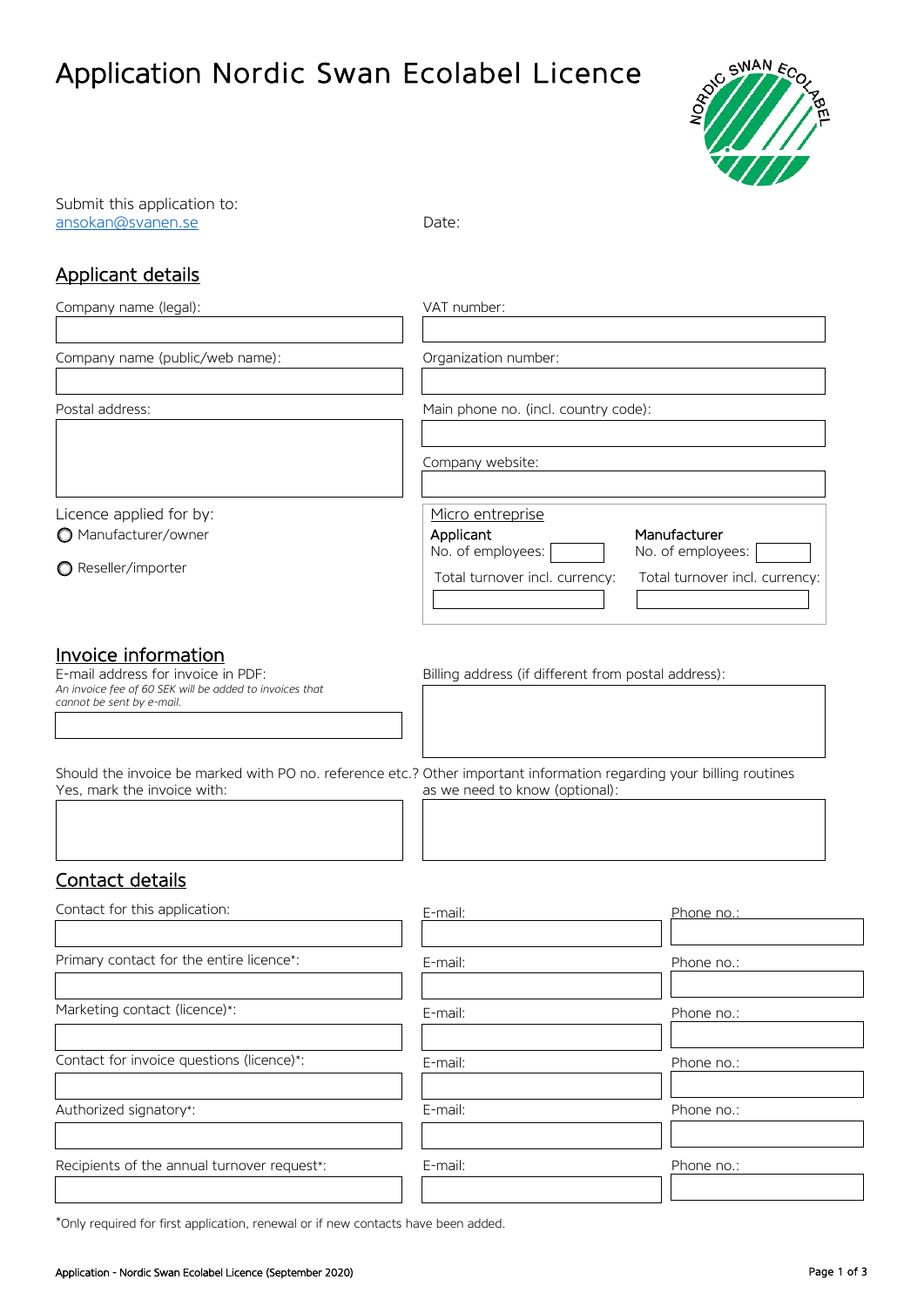## Application details

☐ First application for licence in product group / criteria document:

-- Choose --

The application is for licence with number:

□ We apply to **renew** the above-mentioned licence to the next generation of product group criteria.

□ We apply to **extend** the above-mentioned licence. (Add new products and/or trade names to existing licence.)

 $\Box$  We apply to make a **change** in the above-mentioned licence. (E.g.:

- change the trade name of the existing products of the licence
- change which countries the product is sold in
- change the production site
- change recipes/raw materials/content of existing licence products)

□ We wish to remove the following product/trade name from the above-mentioned licence.

Brief description:

### Sales

This is an application for a Nordic Ecolabelling licence automatically valid in all Nordic countries. Sales of goods within this application must be stated per Nordic country as well as if it is sold outside the Nordic countries.

#### The ecolabelled product is sold/to be sold in the following countries/areas:

| □ Sweden | ' Norway | Denmark | ᄀ Finland | 그 Iceland | 口 Outside the    |
|----------|----------|---------|-----------|-----------|------------------|
|          |          |         |           |           | Nordic countries |

#### Details of the product

A product refers to one or more variants with the same characteristics from, among other things, functional and environmental points of view, even though they have different colors, designation, packaging size etc. All trade names, designation and specification of the product must be stated by country where it is sold. [If the table below is not enough, download and attach this Excel file.](https://www.svanen.se/siteassets/ansokningsblanketter-pdfer/ansokningsblanketter-och-vagledningar/application-appendix-1-products.xlsx)

|                | Product name | Trade name<br>Sweden | Trade name<br>Norway | Trade name<br>Denmark | Trade name<br>Finland | Trade name<br>Iceland | Trade name<br>Outside the Nordic<br>countries |
|----------------|--------------|----------------------|----------------------|-----------------------|-----------------------|-----------------------|-----------------------------------------------|
| 1              |              |                      |                      |                       |                       |                       |                                               |
| $\overline{2}$ |              |                      |                      |                       |                       |                       |                                               |
| 3              |              |                      |                      |                       |                       |                       |                                               |
| $\overline{4}$ |              |                      |                      |                       |                       |                       |                                               |
| 5              |              |                      |                      |                       |                       |                       |                                               |

#### **Turnover**

State the estimated turnover in each country/region for the item(s) covered by this application.

#### Turnover stated in: -- Choose --

Sweden Norway Denmark Finland Iceland Outside the Nordic

countries